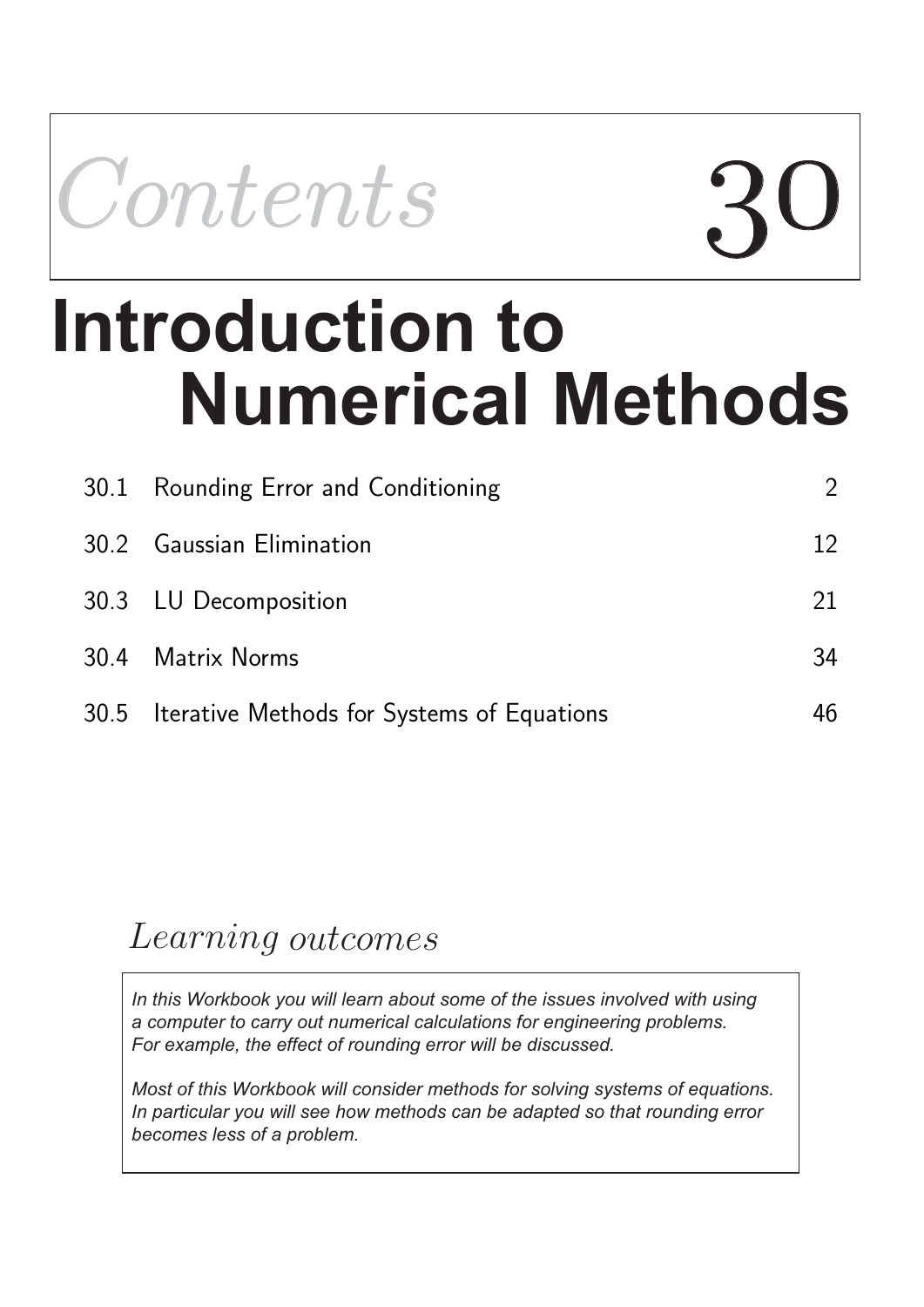## **Rounding Error and Conditioning**





In this first Section concerning numerical methods we will discuss some of the issues involved with doing arithmetic on a computer. This is an important aspect of engineering. Numbers cannot, in general, be represented exactly, they are typically stored to a certain number of significant figures. The associated rounding error and its accumulation are important issues which need to be appreciated if we are to trust computational output.

We will also look at ill-conditioned problems which can have an unfortunate effect on rounding error.

| Prerequisites<br>Before starting this Section you should        | • recall the formula for solving quadratic<br>equations                |
|-----------------------------------------------------------------|------------------------------------------------------------------------|
|                                                                 | • round real numbers and know what the<br>associated rounding error is |
| <b>Learning Outcomes</b><br>On completion you should be able to | • understand how rounding error can grow in<br>calculations            |
|                                                                 | • explain what constitutes an ill-conditioned<br>problem               |

 $\overline{\phantom{0}}$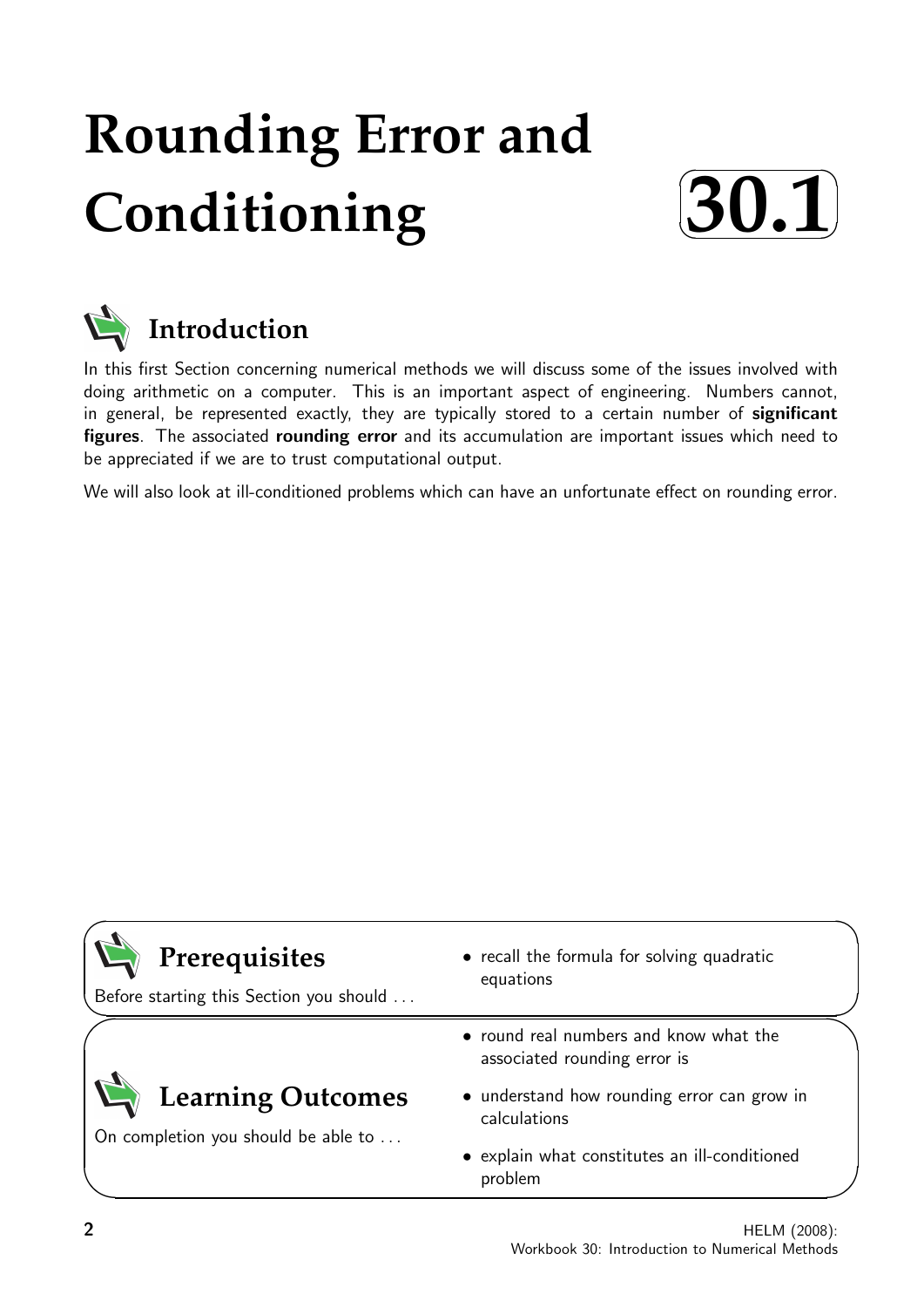## **1. Numerical methods**

Many mathematical problems which arise in the modelling of engineering situations are too difficult, or too lengthy, to tackle by hand. Instead it is often good enough to resort to an approximation given by a computer. Indeed, the process of modelling a "real world" situation with a piece of mathematics will involve some approximation, so it may make things no worse to seek an approximate solution of the theoretical problem.

Evidently there are certain issues here. Computers do not know what a function is, or a vector, or an integral, or a polynomial. Loosely speaking, all computers can do is remember long lists of numbers and then process them (very quickly!). Mathematical concepts must be posed as something numerical if a computer is to be given a chance to help. For this reason a topic known as numerical analysis has grown in recent decades which is devoted to the study of how to get a machine to address a mathematical problem.



## **2. Rounding**

In general, a computer is unable to store every decimal place of a real number. Real numbers are **rounded**. To round a number to n significant figures we look at the  $(n + 1)$ <sup>th</sup> digit in the decimal expansion of the number.

- If the  $(n + 1)$ <sup>th</sup> digit is 0, 1, 2, 3 or 4 then we **round down**: that is, we simply chop to n places. (In other words we neglect the  $(n + 1)$ <sup>th</sup> digit and any digits to its right.)
- If the  $(n+1)$ <sup>th</sup> digit is 5, 6, 7, 8 or 9 then we round up: we add 1 to the  $n^{\text{th}}$  decimal place and then chop to  $n$  places.

For example

1 3 rounded to 4 significant figures, 8 3 rounded to 6 significant figures,  $\pi$  = 3.142 rounded to 4 significant figures.

An alternative way of stating the above is as follows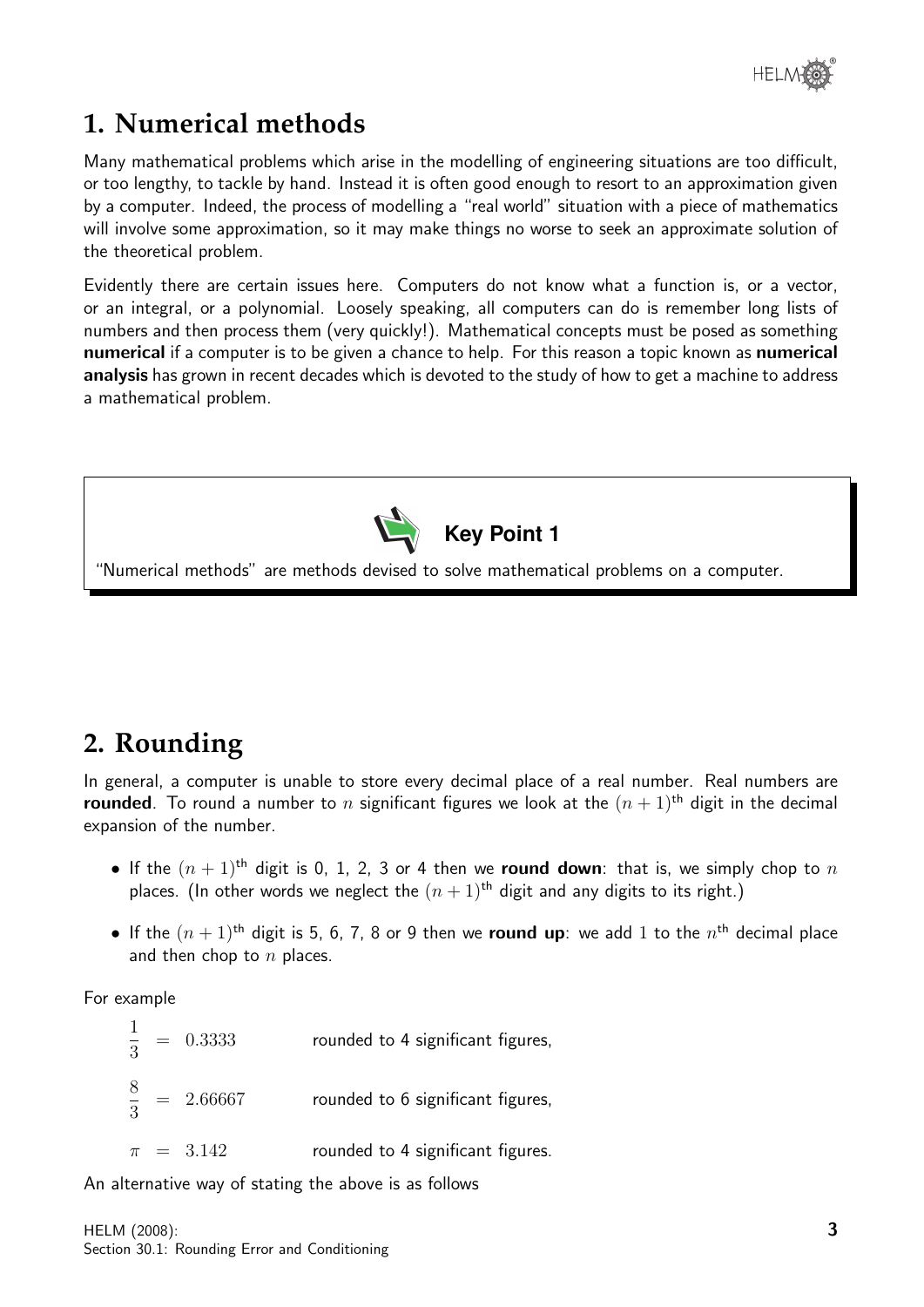|  | $\frac{1}{3}$ = 0.3333  | rounded to 4 decimal places, |
|--|-------------------------|------------------------------|
|  | $\frac{8}{3}$ = 2.66667 | rounded to 5 decimal places, |
|  | $\pi = 3.142$           | rounded to 3 decimal places. |

Sometimes the phrases "significant figures" and "decimal places" are abbreviated as "s.f." or "sig. fig." and "d.p." respectively.



### **Example 1**

Write down each of these numbers rounding them to 4 decimal places: 0.12345, −0.44444, 0.5555555, 0.000127351, 0.000005

#### Solution

0.1235, −0.4444, 0.5556, 0.0001, 0.0000



## **Example 2**

Write down each of these numbers, rounding them to 4 significant figures: 0.12345, −0.44444, 0.5555555, 0.000127351, 25679

#### Solution

0.1235, −0.4444, 0.5556, 0.0001274, 25680



Write down each of these numbers, rounding them to 3 decimal places: 0.87264, 0.1543, 0.889412, −0.5555

#### Your solution

#### Answer

0.873, 0.154, 0.889, −0.556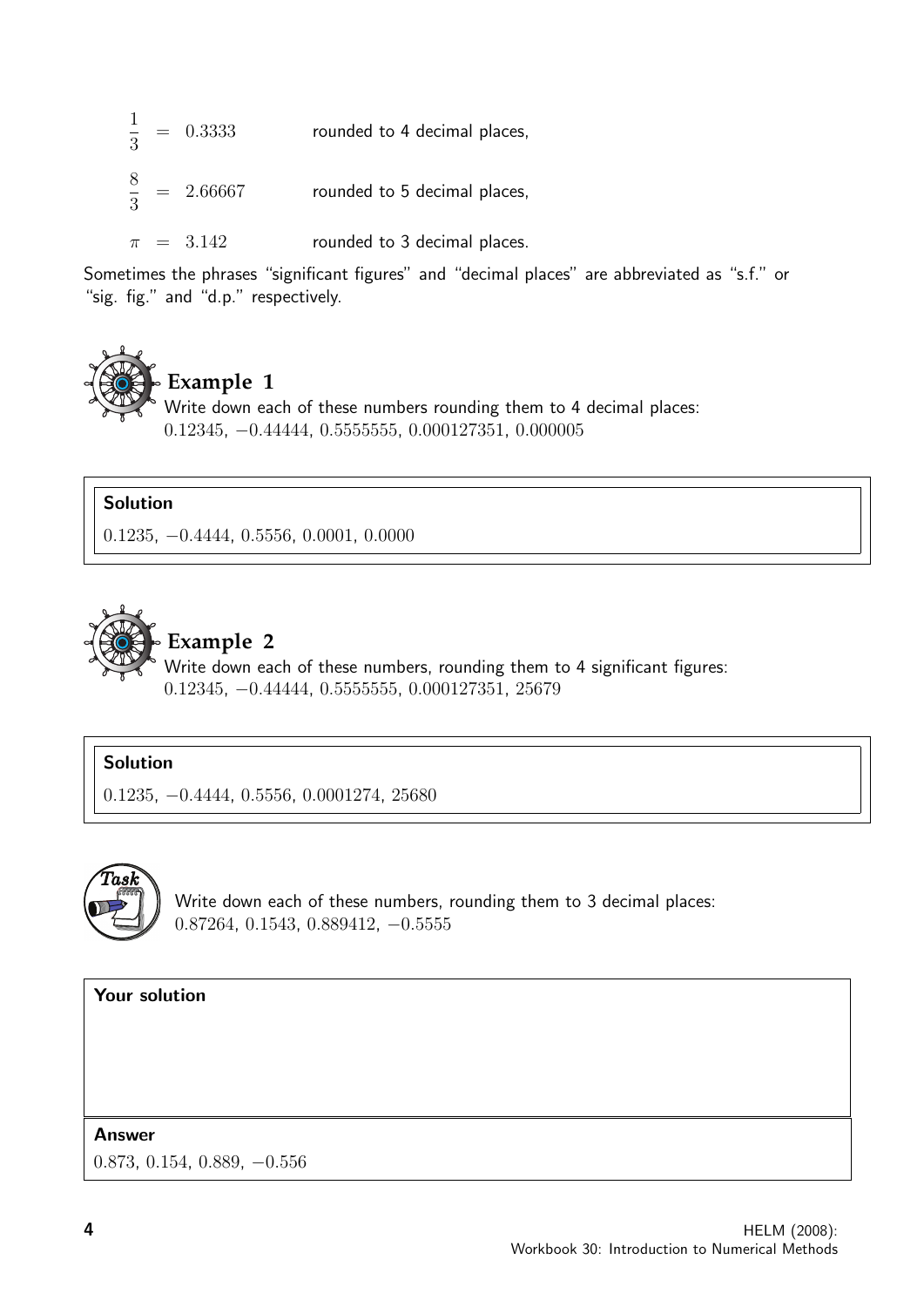

### **Rounding error**

Clearly, rounding a number introduces an error. Suppose we know that some quantity  $x$  is such that

 $x = 0.762143$  6 d.p.

Based on what we know about the rounding process we can deduce that

 $x = 0.762143 \pm 0.5 \times 10^{-6}.$ 

This is typical of what can occur when dealing with numerical methods. We do not know what value x takes, but we have an error bound describing the furthest x can be from the stated value 0.762143. Error bounds are necessarily pessimistic. It is very likely that x is closer to 0.762143 than  $0.5 \times 10^{-6}$ , but we cannot assume this, we have to assume the worst case if we are to be certain that the error bound is safe.



Rounding a number to n decimal places introduces an error that is no larger (in magnitude) than

1 2  $\times$  10<sup>-n</sup>

Note that successive rounding can increase the associated rounding error, for example

 $12.3456 = 12.3$  (1 d.p.),  $12.3456 = 12.346$  (3 d.p.) = 12.35 (2 d.p.) = 12.4 (1 d.p.).

#### **Accumulated rounding error**

Rounding error can sometimes grow as calculations progress. Consider these examples.

**Example 3** Let  $x =$ 22 7 and  $y = \pi$ . It follows that, to 9 decimal places  $x = 3.142857143$  $y = 3.141592654$  $x + y = 6.284449797$  $x - y = 0.001264489$ (i) Round x and y to 7 significant figures. Find  $x + y$  and  $x - y$ . (ii) Round x and y to 3 significant figures. Find  $x + y$  and  $x - y$ .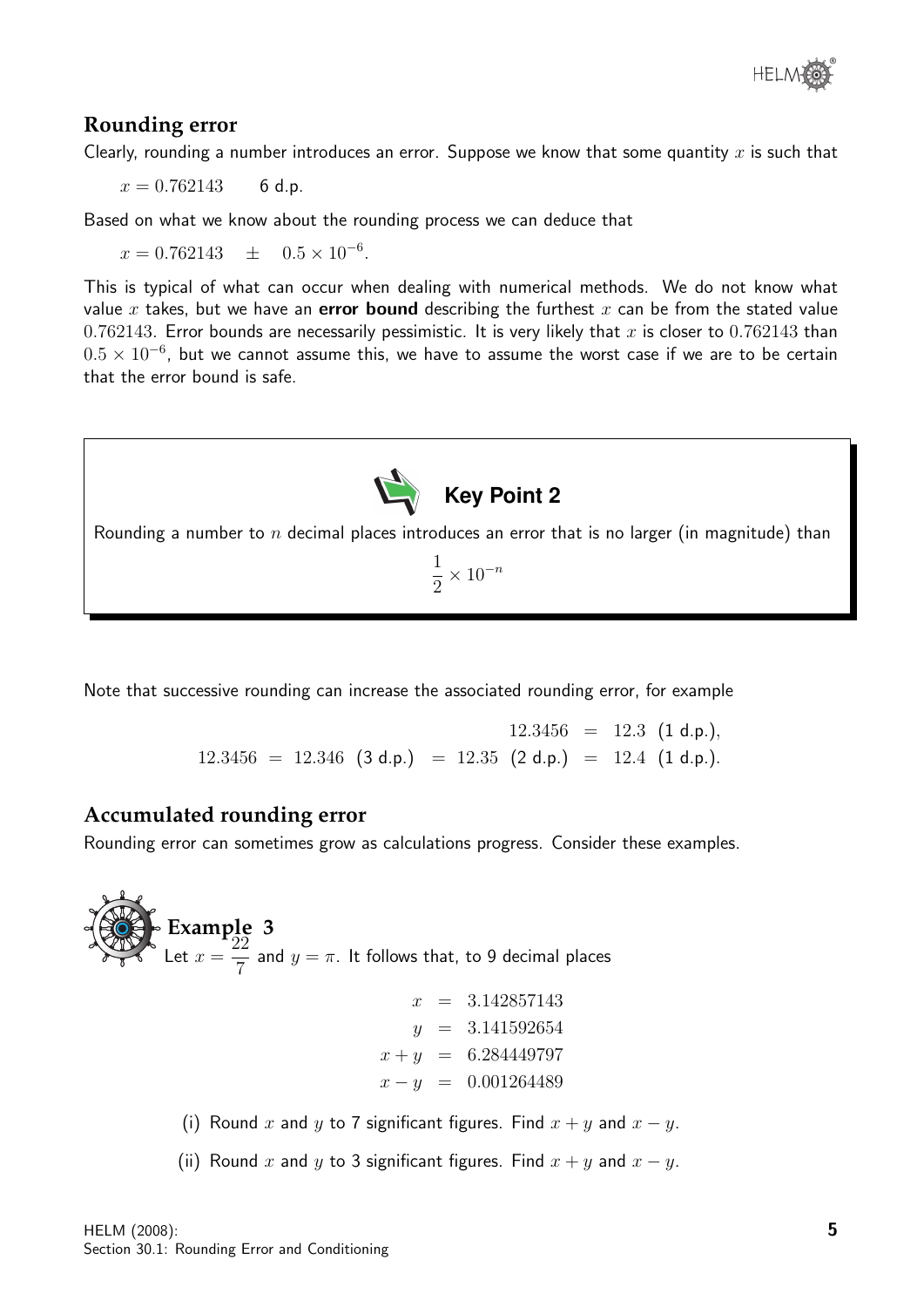### Solution

(i) To 7 significant figures  $x = 3.142857$  and  $y = 3.141593$  and it follows that, with this rounding of the numbers

$$
x + y = 6.284450
$$
  

$$
x - y = 0.001264.
$$

The outputs  $(x + y)$  and  $x - y$ ) are as accurate to as many decimal places as the inputs  $(x + y)$ and y). Notice however that the difference  $x - y$  is now only accurate to 4 significant figures.

(ii) To 3 significant figures  $x = 3.14$  and  $y = 3.14$  and it follows that, with this rounding of the numbers

$$
x + y = 6.28
$$
  

$$
x - y = 0.
$$

This time we have no significant figures accurate in  $x - y$ .

In Example 3 there was loss of accuracy in calculating  $x-y$ . This shows how rounding error can grow with even simple arithmetic operations. We need to be careful when developing numerical methods that rounding error does not grow. What follows is another case when there can be a loss of accurate significant figures.



This Task involves solving the quadratic equation

- $x^2 + 30x + 1 = 0$
- (a) Use the quadratic formula to show that the two solutions of  $x^2 + 30x + 1 = 0$ are  $x = -15 \pm \sqrt{224}$ .
- (b) Write down the two solutions to as many decimal places as your calculator will allow.
- (c) Now round  $\sqrt{224}$  to 4 significant figures and recalculate the two solutions.
- (d) How many accurate significant figures are there in the solutions you obtained How many accurate significant figures are t<br>with the rounded approximation to  $\sqrt{224}$ ?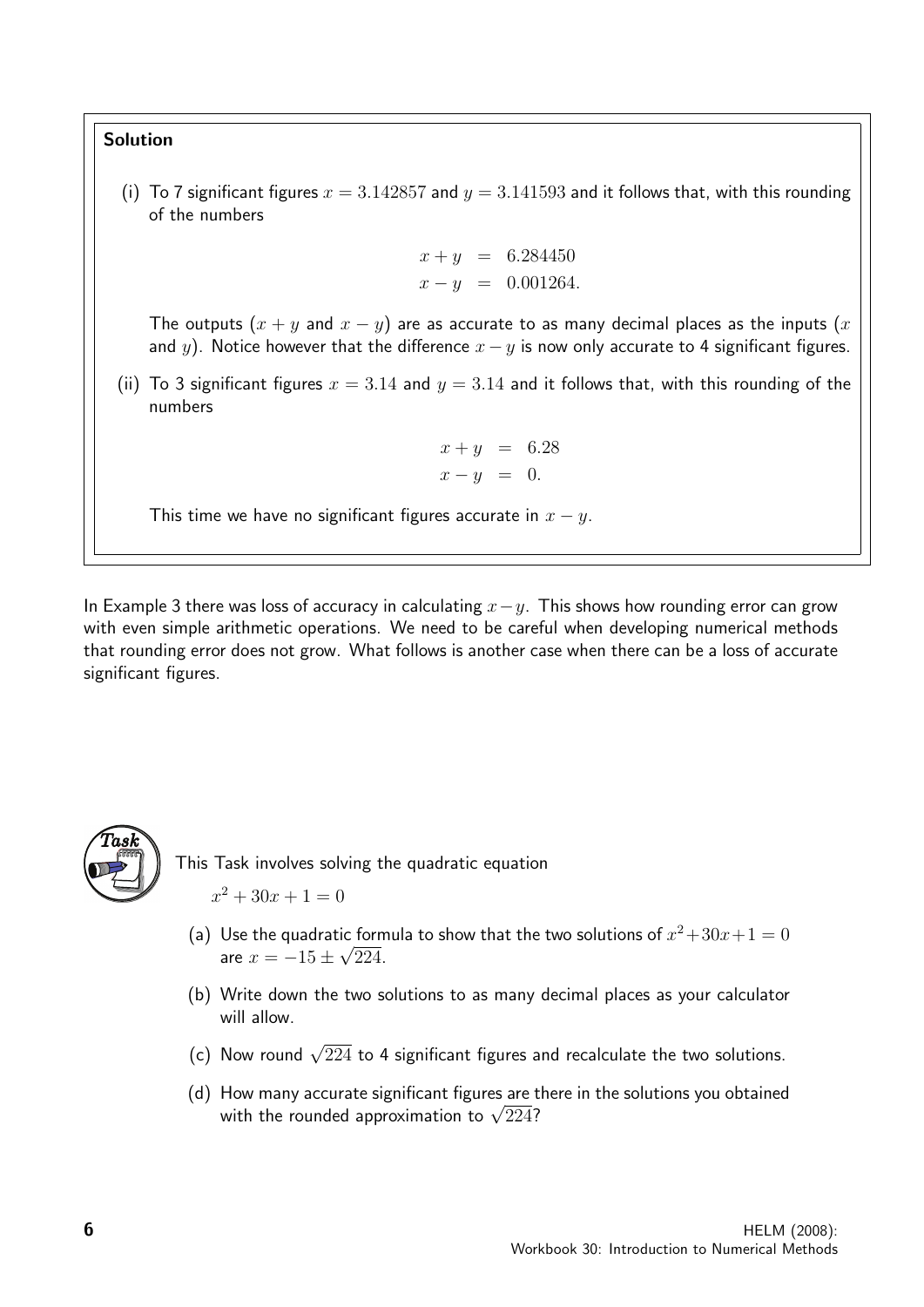

#### Your solution

#### Answer

- (a) From the quadratic formula  $\hspace{.1cm} x =$  $-30\,\pm\,$ √  $30^2 - 4$ 2  $=-15\pm$ √  $15^2 - 1 = -15 \pm$ √ 224 as required.
- (b)  $-15 + \sqrt{224} = -0.03337045291$  is one solution and  $-15 -$ √  $224 = -29.96662955$  is the other, to 10 significant figures.
- (c) Rounding  $\sqrt{224}$  to 4 significant figures gives

$$
-15 + \sqrt{224} = -15 + 14.97 = -0.03
$$
  

$$
-15 - \sqrt{224} = -15 - 14.97 = -29.97
$$

(d) The first of these is only accurate to 1 sig. fig., the second is accurate to 4 sig. fig.



In the previous Task it was found that rounding to 4 sig. fig. led to a result with a large error for the smaller root of the quadratic equation. Use the fact that for the general quadratic

 $ax^2 + bx + c = 0$ 

the product of the two roots is  $\frac{c}{-}$ a to determine the smaller root with improved accuracy.

#### Your solution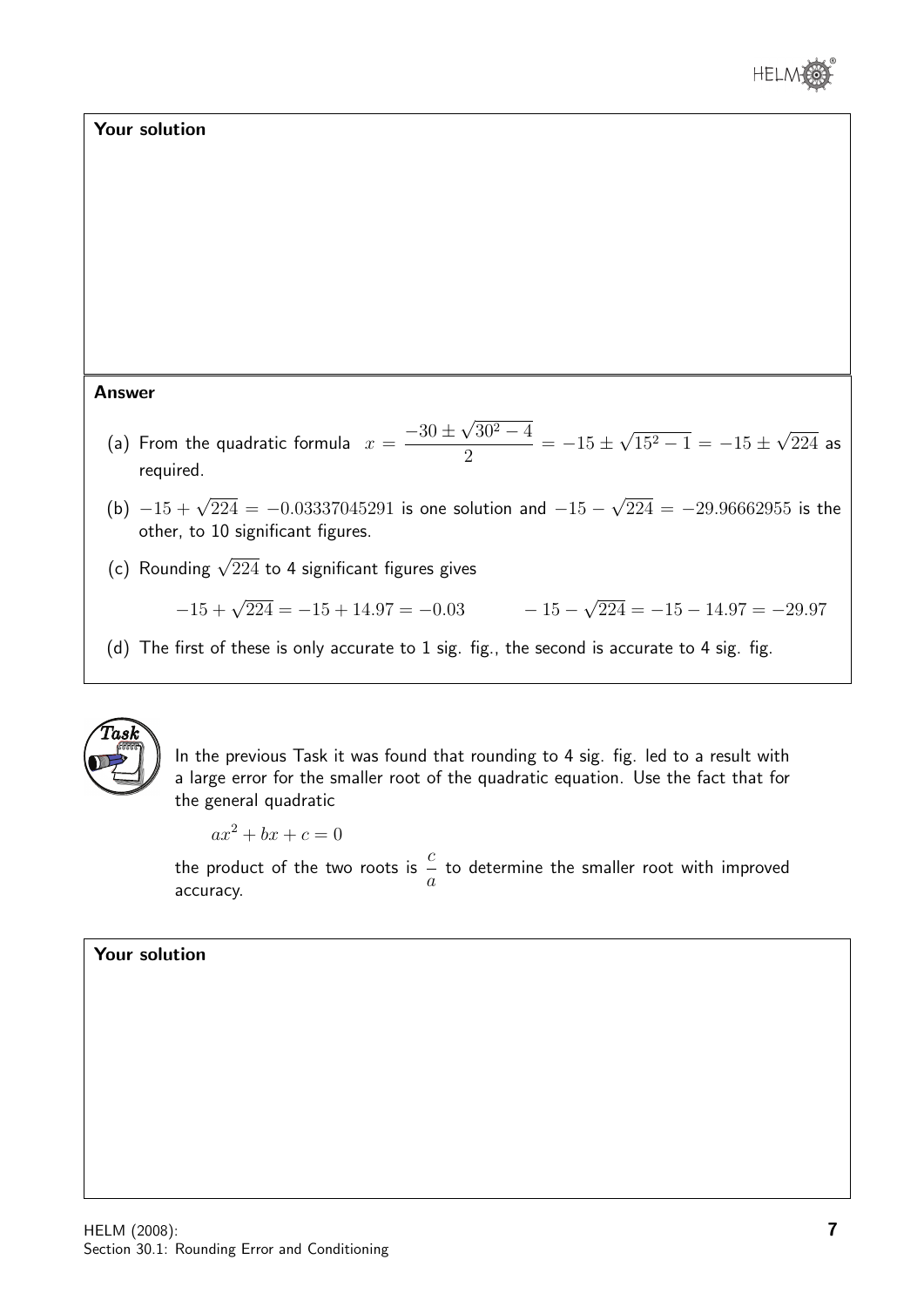#### Answer

Here  $a=1, b=30, c=1$  so the product of the roots  $=$ c a  $= 1$ . So starting from the rounded value  $-29.97$  for the larger root we obtain the smaller root to be  $-\frac{1}{20}$ −29.97  $\approx -0.03337$  with 4 sig. fig. accuracy.

(This indirect method is often built into computer software to increase accuracy.)

## **3. Well-conditioned and ill-conditioned problems**

Suppose we have a mathematical problem that depends on some input data. Now imagine altering the input data by a *tiny* amount. If the corresponding solution always varies by a correspondingly tiny amount then we say that the problem is **well-conditioned**. If a *tiny* change in the input results in a *large* change in the output we say that the problem is **ill-conditioned**. The following Example should help.



is an ill-conditioned problem.

Show that the evaluation of the function  $f(x) = x^2 - x - 1500$  near  $x = 39$ 

#### Solution

Consider  $f(39) = -18$  and  $f(39.1) = -10.29$ . In changing x from 39 to 39.1 we have altered it by about 0.25%. But the percentage change in f is greater than 40%. The demonstrates the ill-conditioned nature of the problem.



Work out the derivative  $\frac{df}{dt}$  $\frac{dy}{dx}$  for the function used in Example 4 and so explain why the numerical results show the calculation of  $f$  to be ill-conditioned near  $x=39.$ 

Your solution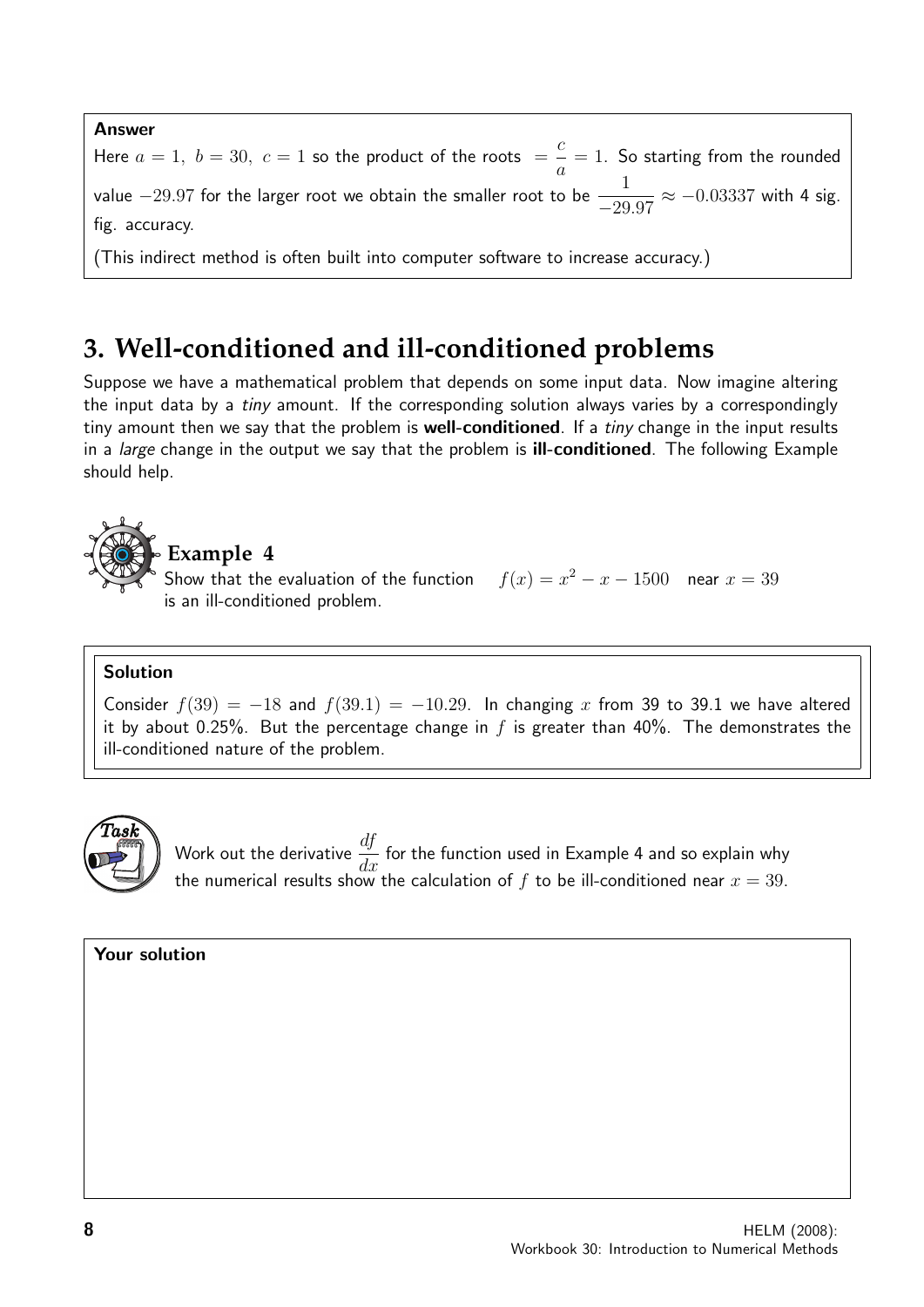

#### Answer

We have  $f = x^2 - x - 1500$  and  $\frac{df}{dx} = 2x - 1$ . At  $x = 39$  the value of  $f$  is  $-18$  and, using calculus, the value of  $\frac{df}{dt}$  $\frac{dy}{dx}$  is 77. Thus  $x = 39$  is very close to a zero of  $f$  (i.e. a root of the quadratic equation  $f(x) = 0$ . The fractional change in f is thus very large even for a small change in x. The given values of  $f(38.6)$  and  $f(39.4)$  lead us to an estimate of

$$
\frac{12.96 - (-48.64)}{39.4 - 38.6}
$$

for  $\frac{df}{dx}$  $\frac{dy}{dx}$ . This ratio gives the value 77.0, which agrees exactly with our result from the calculus. Note, however, that an exact result of this kind is not usually obtained; it is due to the simple quadratic form of  $f$  for this example.

One reason that this matters is because of rounding error. Suppose that, in the Example above, we know is that x is equal to 39 to 2 significant figures. Then we have no chance at all of evaluating  $f$ with confidence, for consider these values

$$
f(38.6) = -48.64
$$
  

$$
f(39) = -18
$$
  

$$
f(39.4) = 12.96.
$$

All of the arguments on the left-hand sides are equal to 39 to 2 significant figures so all the values on the right-hand sides are contenders for  $f(x)$ . The ill-conditioned nature of the problem leaves us with some serious doubts concerning the value of  $f$ .

It is enough for the time being to be aware that ill-conditioned problems exist. We will discuss this sort of thing again, and how to combat it in a particular case, in a later Section of this Workbook.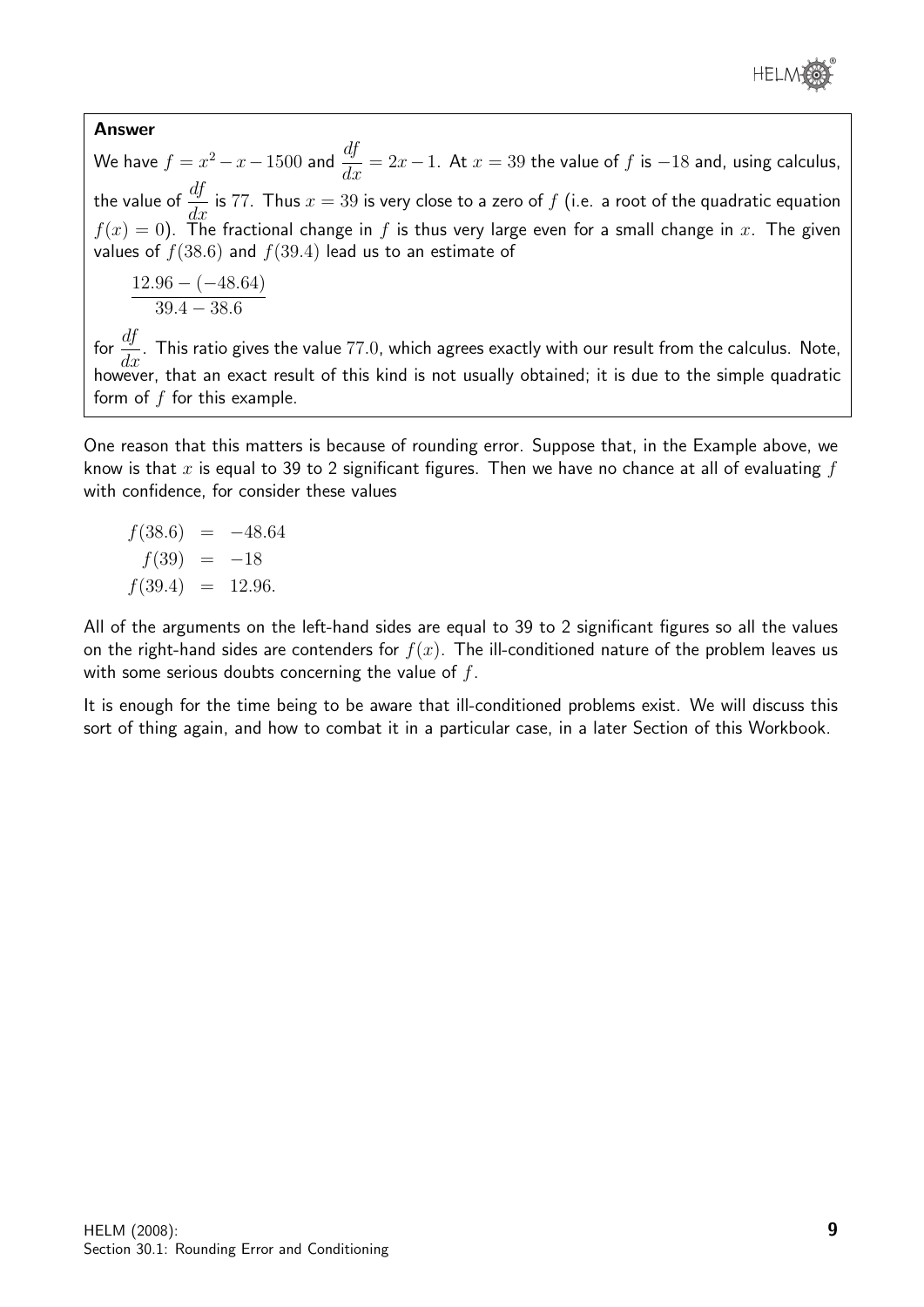### **Exercises**

- 1. Round each of these numbers to the number of places or figures indicated
	- (a) 23.56712 (to 2 decimal places).
	- (b)  $-15432.1$  (to 3 significant figures).
- 2. Suppose we wish to calculate

$$
\sqrt{x+1} - \sqrt{x},
$$

for relatively large values of x. The following table gives values of y for a range of x-values

| $\mathcal{X}$ | $\sqrt{x+1} - \sqrt{x}$ |
|---------------|-------------------------|
|               |                         |
| 100           | 0.04987562112089        |
| 1000          | 0.01580743742896        |
| 10000         | 0.00499987500625        |
| 100000        | 0.00158113487726        |

- (a) For each x shown in the table, and working to 6 significant figures evaluate  $\sqrt{x+1}$  and For eacn x snown in the table, and working to 0 significant figures evaluate  $\sqrt{x} + 1$  and<br>then  $\sqrt{x}$ . Find  $\sqrt{x+1} - \sqrt{x}$  by taking the difference of your two rounded numbers. Are your answers accurate to 6 significant figures?
- (b) For each x shown in the table, and working to 4 significant figures evaluate  $\sqrt{x+1}$  and For eacn x snown in the table, and working to 4 significant figures evaluate  $\sqrt{x} + 1$  and<br>then  $\sqrt{x}$ . Find  $\sqrt{x+1} - \sqrt{x}$  by taking the difference of your two rounded numbers. Are your answers accurate to 4 significant figures?
- 3. The larger solution of the quadratic equation

 $x^2 + 168x + 1 = 0$ 

is  $-84 + \sqrt{7055}$  which is equal to  $-0.0059525919$  to 10 decimal places. Round the value  $\sqrt{7055}$  to 4 significant figures and then use this rounded value to calculate the larger solution of the quadratic equation. How many accurate significant figures does your answer have?

4. Consider the function

 $f(x) = x^2 + x - 1975$ 

and suppose we want to evaluate it for some  $x$ .

- (a) Let  $x = 20$ . Evaluate  $f(x)$  and then evaluate f again having altered x by just 1%. What is the percentage change in f? Is the problem of evaluating  $f(x)$ , for  $x = 20$ , a well-conditioned one?
- (b) Let  $x = 44$ . Evaluate  $f(x)$  and then evaluate f again having altered x by just 1%. What is the percentage change in f? Is the problem of evaluating  $f(x)$ , for  $x = 44$ , a well-conditioned one?

(Answer: the problem in part (a) is well-conditioned, the problem in part (b) is ill-conditioned.)